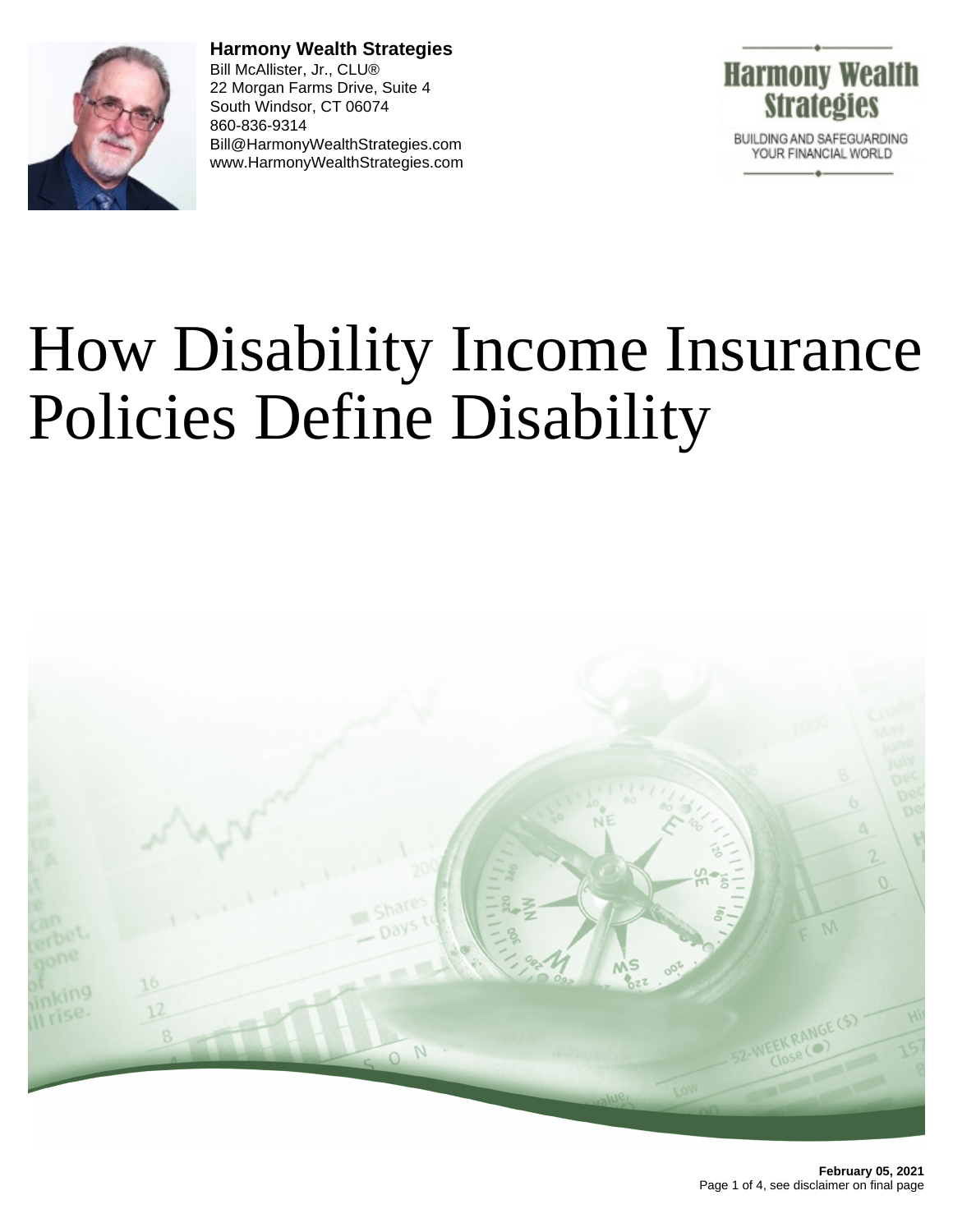## How Disability Income Insurance Policies Define **Disability**

When was the last time you read the fine print of an insurance policy? The fine print tells you some important information--how the policy defines disability, what your benefits will be, what exclusions apply, and more. The disability definition used in the policy determines how you qualify for disability benefits.

To be considered disabled under most policies, you must be unable to earn income. However, many policies narrow down this definition quite a bit. They may specify that you must try working in another occupation if you can't do your own job, or they may pay benefits if you can do some but not all of the duties of your own occupation. Other policies aren't concerned with occupation at all; they consider you to be disabled when, because of illness or injury, you earn less than you did before.

#### **Own occupation coverage**

Although the terminology used to define disability varies from policy to policy, an own occupation policy generally defines disability as the inability to perform the material and substantial duties of one's own occupation. This definition of disability is liberal, because even if you can work in another occupation, you still receive disability benefits. Own occupation coverage is often more expensive and may be available only to individuals who have a clean medical history and work in a relatively risk-free occupation.

#### **Any occupation coverage**

An any occupation policy defines disability as the inability to perform the duties of any occupation. This definition of disability is strict. To receive benefits according to this definition, you have to be unable to work in any occupation, not just your own. Generally, however, the wording is modified to take into consideration your earning level, education, training, and experience.

#### **Split definition coverage**

Many disability policies incorporate both an own occupation definition of disability and an any occupation definition. You purchase a policy that provides own occupation coverage for a limited period of time. After this period ends (usually two years), you must meet the any occupation definition of disability to continue receiving benefits. This is sometimes known as short-term own occupation coverage.

#### **Presumptive total disability coverage**

No matter how your insurance company defines total disability, most companies automatically consider certain catastrophic ailments to be totally disabling. If you are disabled by one of these ailments, you don't have to meet the conditions normally required in order to be considered totally disabled. Not only do you receive immediate benefits, but you also continue to receive benefits even if you are able to return to work. These ailments (which may be caused by injury or illness) are the loss of sight in both eyes, hearing in both ears, speech, the use of both hands, the use of both feet, and the use of one hand and one foot.

#### **Residual disability coverage**

Disability policies can pay benefits in the event that you cannot work at all (total disability), can work some time but not all the time (residual disability), or both. Residual disability or income replacement policies pay benefits according to the amount of income you have lost due to disability. These policies pay benefits even if you are not totally disabled and can work part-time. Your benefit will be based on the percentage of income you earn working part-time in relation to what you used to earn working full-time. In some policies, to qualify for residual disability coverage, you must first qualify for a period of total disability. This is the least desirable method.

You can purchase a total disability policy with residual coverage as a rider, or an income replacement policy (as residual coverage is known when that is the only way benefits are paid) as a stand-alone policy. The income replacement policy will generally cost less than the total disability policy with the residual rider.

### **Partial disability coverage**

Partial disability coverage is usually offered as a rider to a total disability policy, although it may be included in base coverage. It is similar to, but not the same as, residual disability coverage. Both types of coverage pay benefits if you can perform some but not all of the duties of your occupation. However, unlike residual disability, a partial disability definition does not consider loss of income. Rather, you are paid an amount equal to 50 percent (occasionally less) of the benefit that you would earn if you were totally disabled. In addition, the benefit period is much shorter than that for residual disability (a few months or a year at most).

#### **Does your policy cover illness, injuries, or both?**

Most policies offer coverage for both injuries and illnesses. Some policies, however, offer accident-only protection and don't cover

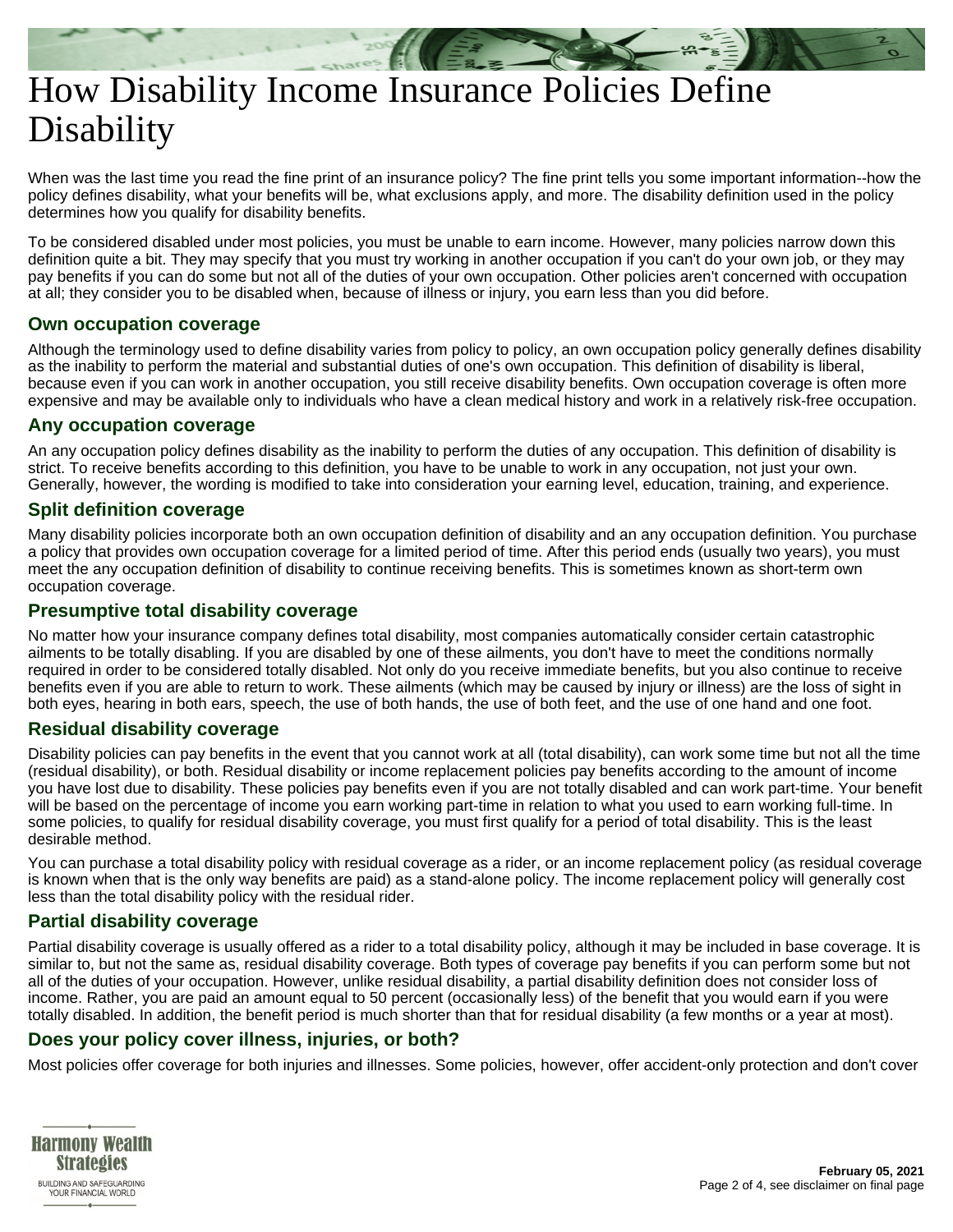

illnesses. Also, because work-related disabilities are covered by workers' compensation, most policies will reduce their benefits by any amount of benefits paid by workers' compensation, as well as any benefits received from Social Security and other government programs.

Sickness is usually defined in disability policies as illness or disease that manifests itself while the policy is in force. This definition covers mental as well as physical illness, but most policies limit payments for mental illness and drug- or alcohol-related disabilities to two years of benefits. Some policies have exclusions for disabilities caused by pregnancy, war, and self-inflicted injuries as well as other exclusions. All of the exclusions will be detailed in the policy.